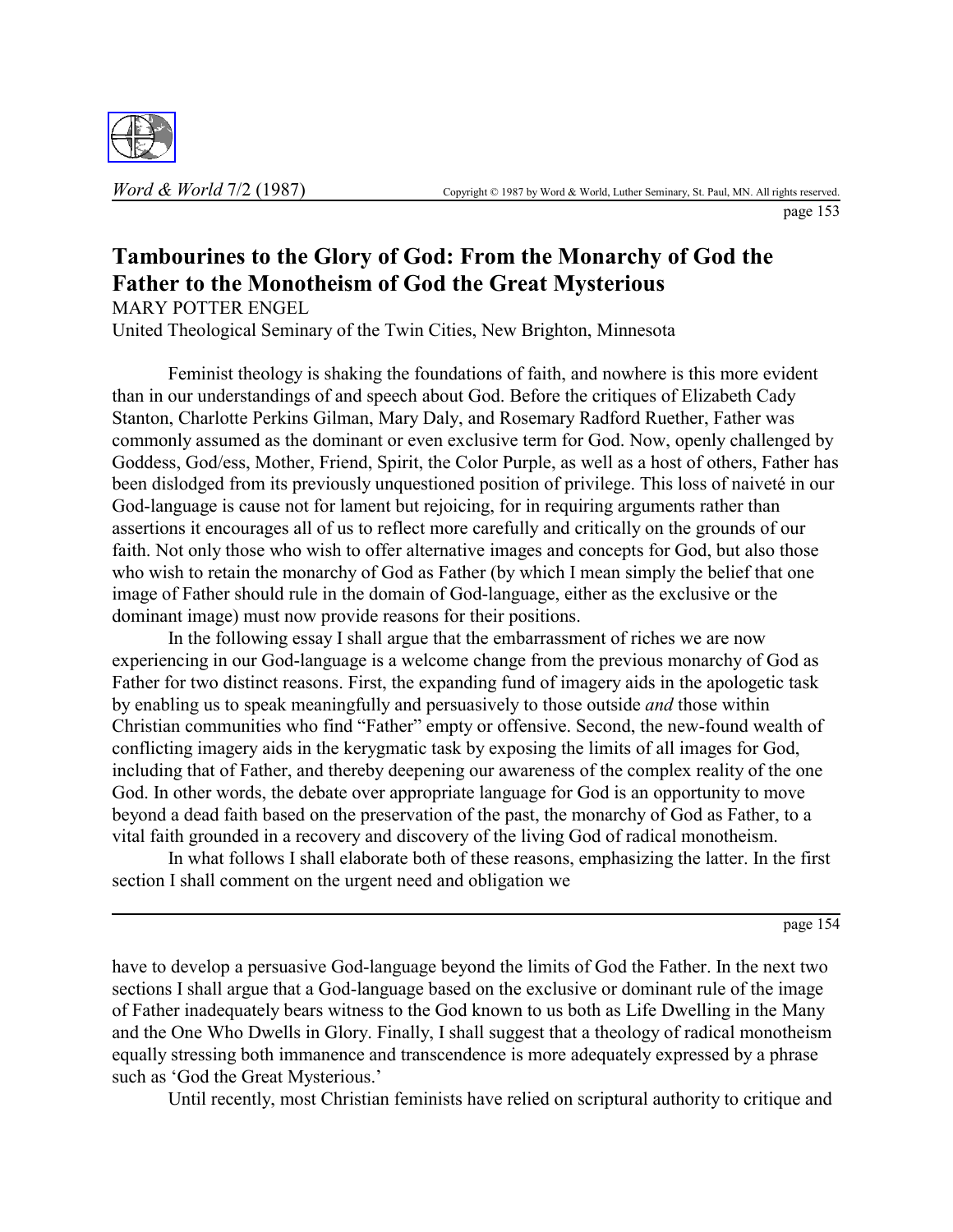expand our God-language. Virginia Ramey Mollenkott's *Divine Feminine*, which amasses the wealth of biblical female imagery for God in an attempt to establish authoritative precedents, is one of the better known examples of this.<sup>1</sup> While this approach has proved useful in generating ìnewî images, it is not by itself sufficient to counter the monarchy of God as Father or to point the way forward. Clyde Holbrook's fine exposition of the rich array of competing and often conflicting scriptural images for God, *The Iconoclastic Deity,* underscores the point that the Scriptures cannot be used as a blueprint for fashioning a new orthodox set of images.<sup>2</sup> Other arguments and criteria are necessary if we are to move beyond the present stalement in the debate over which images are "more biblical" and therefore to be recommended. Sallie McFague's linguistic argument against Father in *Metaphorical Theology*, Rosemary Radford Ruether's argument for the *kenosis* of the Father, and Dorothee Soelle's argument for a religion of solidarity beyond the authoritarianism of a Father God are all steps in this direction.<sup>3</sup> The following theological argument based on radical monotheism is intended as a contribution in this same direction.

#### I. THE APOLOGETIC TASK

In their single-minded pursuit of the task of proclaiming the truth with faithfulness many current defenders of the monarchy of the image of God as Father seem to have lost sight of the necessary corollary to this task: proclaiming the truth with power. This is a serious oversight. If we insist on naming God Father, we will be tempted to judge those who cannot or will not call God Father as heretics or atheists. If we persist in relying totally or chiefly on the image of Father, we will surely throw unnecessary stumbling blocks in the path of those who find this image meaningless or offensive. If we do not find ways to communicate the truth persuasively, we are sure to contribute to the demise of

<sup>1</sup>Virginia Ramey Mollenkott, *The Divine Feminine: The Biblical Imagery of God as Female* (New York: Crossroad, 1983).

2 Clyde A. Holbrook, *The Iconoclastic Deity: Biblical Images of God* (Lewisburg: Bucknell University, 1984).

3 Sallie McFague, *Metaphorical Theology: Models of God in Religious Language* (Philadelphia: Fortress, 1982); Rosemary Radford Ruether, *Sexism and God-Talk: Toward A Feminist Theology* (Boston: Beacon, 1983); and Dorothee Soelle, "Paternalistic Religion as Experienced by Women," in *God As Father?*, ed. Johannes-Baptist Metz and Edward Schillebeeckx (New York: Seabury, 1981) 69-74; and *Beyond Mere Obedience* (New York: Pilgrim, 1982). McFague suggests 'Friend' (pp. 177-92), Ruether 'Godless' and 'Matrix' (pp. 68-71, 266), and Soelle 'Source of all that is good' and 'life-giving wind' ("Paternalistic Religion," p. 73) as alternatives to Father.

page 155

Christianity as a viable religious option. A comparison with a similar situation in the last century may be helpful here.

In the nineteenth century many people could not accept either the miracle-working, punishing God of Christian orthodoxy or the distant, indifferent God of Deism. They concluded, with no argument from the orthodox, that they must be atheists. The Reformed theologian Schleiermacher had another explanation. He observed that though many not only profess themselves opposed to any belief in God but suppose they really are, in reality they were only rebelling against the conventional presentations of it and had by no means succeeded in destroying all the spiritual affections that rest on consciousness of God.<sup>4</sup> Convinced that these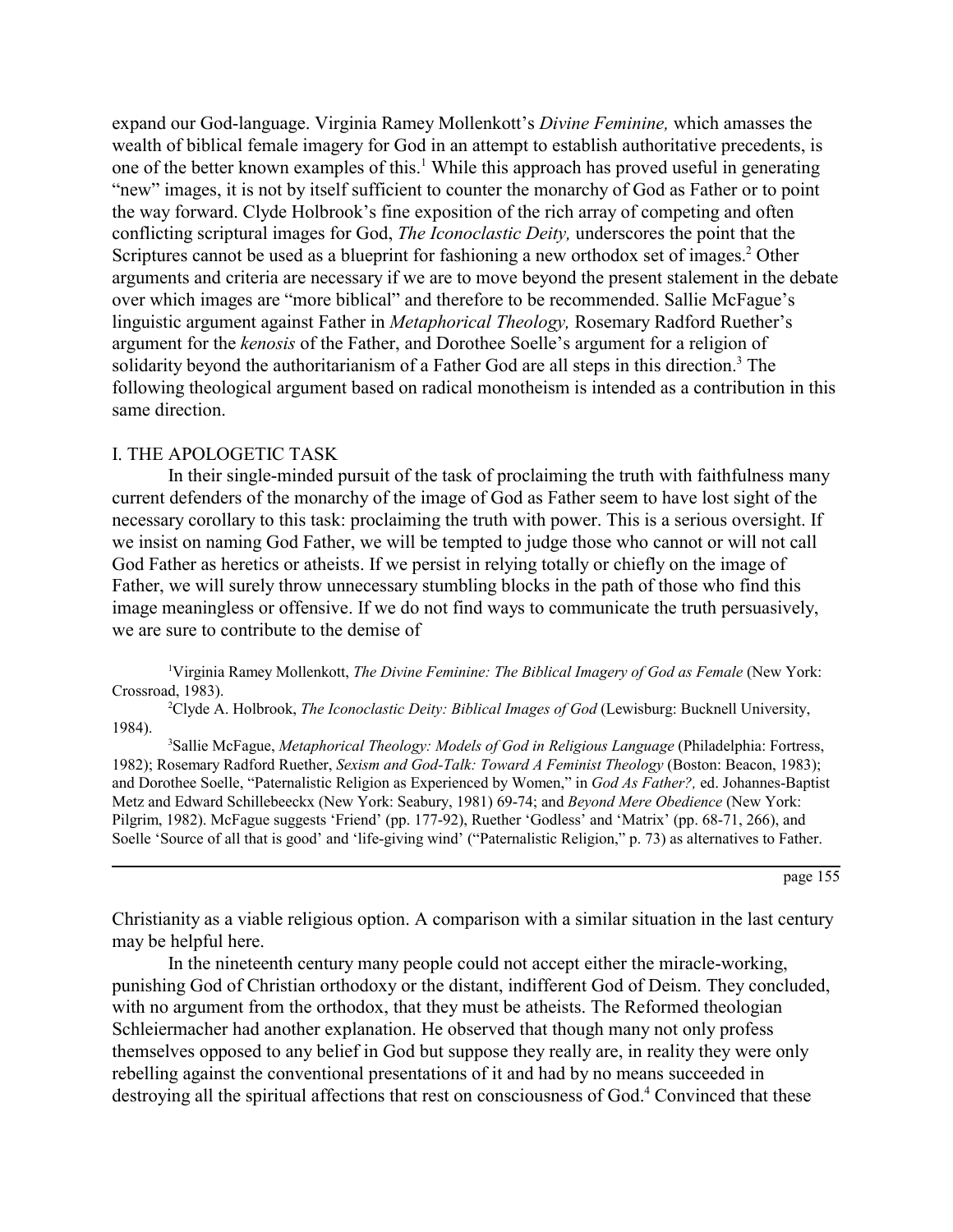people suffered not from insufficient piety but a lack of viable and relevant ways to articulate their experiences of God, he struggled to find a God-language beyond the limits of outmoded belief.

Just as Schleiermacher's new and persuasive expressions of the experienced reality of God in his day enabled Christianity to remain a vital option, so our attempts to find a meaningful language beyond the limits of God the Father may remove some of the current obstacles to an authentic life of faith. The widespread cultural rejection of a God made in the image of the white middle class male is summed up in the already classic sentence of Alice Walker' s *The Color Purple.* As Shug Avery explains to her friend Celie, "When I found out I thought God was white, and a man, I lost interest."<sup>5</sup> To the many Shugs in our world a theology based on the monarchy of God as Father is a great obstacle to spirituality, since it suggests that in rejecting the traditional image one is necessarily rejecting God.

If we ignore the experience of those who are alienated from and by God as Father and spend our time reasserting the necessity of the image of Father or inventing new arguments for its exclusivity or hegemony, we will contribute to the drift of Christianity into meaninglessness and reinforce its use as a means of exploitation. Rather than declare all Shugs heretics or atheists, we should respond with the apologetic wisdom of Shug herself. Like Schleiermacher, Shug does not interpret her professed rejection of the conventional image of God as proof of her atheism or spiritual deprivation. Instead, a woman of deep piety, she seeks for more meaningful and lifegiving ways to imagine the God she knows is present all around her. Her own success enables her to persuade Celie, who has given up on God, that God is better grasped as joyful and undeserved surprise (the Color Purple) than predictable abuse (Father). Her help in revitalizing Celie's spirituality is a testimony to her ability to speak the truth with power.

How may we better speak the truth with power to our neighbors? By listening to the experiences of God, negative and positive, of all kinds of women, women of color, white women, poor women, rich women, victims of abuse, mothers, artists, gay and straight women, Christian and non-Christian women. If we do, we are sure to discover a broader, more useable set of images

4 Friedrich Schleiermacher, *The Christian Faith* (Edinburgh: T. & T. Clark, 1928; reprinted, 1968) Part 33, pp. 135-36.

5 Alice Walker, *The Color Purple* (New York: Washington Square, 1982) 177.

page 156

than that offered by the theology of a monarchy of God as Father. Once again an example from the nineteenth century may be helpful.

In her provocative essay *His Religion and Hers,* Charlotte Perkins Gilman has constructed a liberating view of God grounded in women's experience. Decrying the dominating God of death that she believed to be the product of the male experience of war and strife, she poses the question of what thought of God would arise from women's experience of fertility, education, nurture, and production (i.e., cooking and basket-making). Her answer? "Lifeeverlasting," life which comes in installments, not all at once, and which comes unfinished and therefore in need of care. In short, God is "a power promoting endless growth." This method leads her to recast the classical question of God as First Cause in a refreshing way that generates an alternate set of images.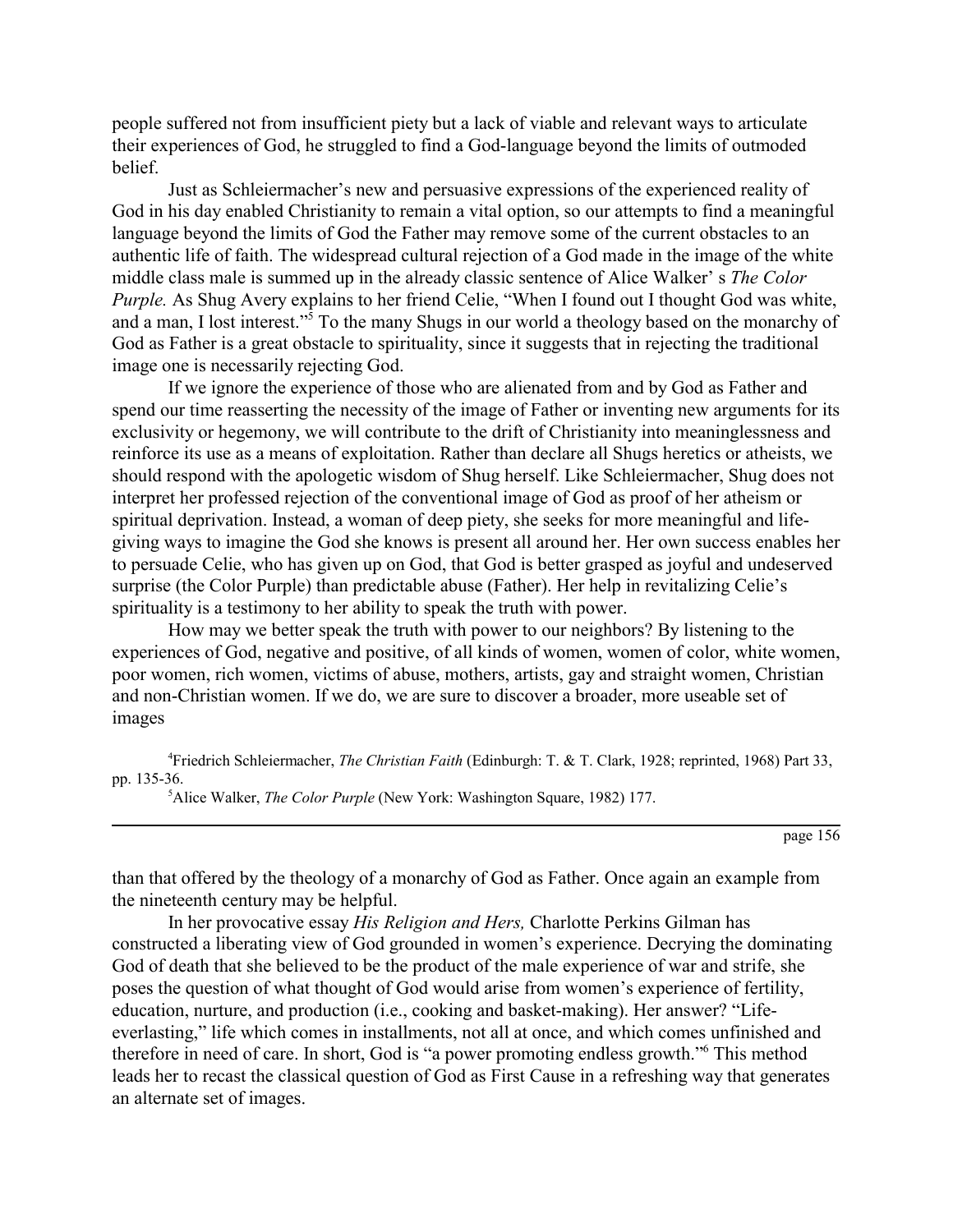ìWhat does it all? What is behind it all? Who is the first Mother, Teacher, Server, Maker? What Power under all this pouring flood of Life? What Love behind this ceaseless mother-love? What Goodness to make Life so good, so full of growing joy?"?

"Thus," she concludes, "would the woman's mind have reached the thought of God."<sup>8</sup>

I do not wish to advocate the adoption of Gilman's specific conception or set of images of God as much as recommend her general approach to the question of God-language. Though her idea of God as "a power promoting endless growth" is far too naively optimistic for a post-Holocaust, post-Hiroshima world, her open and empirical method may still be instructive as we pursue an apologetic task today. We must take seriously the variety of experiences of God that occur in the diverse contexts of our world and adjust our imagery to reflect this variety publically. In both theology and worship we need to incorporate images and image-concepts such as Divine Companion, Holy One, Liberator, Beloved, Mother, Grandmother, Friend, Teacher, Goddess, Definer of the Path, Our Heart's Delight, the Color Purple, as well as others that will continue to arise out of different communities. If we do, we may succeed in speaking the truth with power to those hungry for spiritual meaning in their lives.

In emphasizing the need to use a variety of images of God I differ with both the position of the post-Christian theologian Carol Christ and that of the Christian reformer Diane Tennis. Christ argues for the use of the symbol and term Goddess in addition to Mother and God-She because it more clearly legitimates female power and autonomy, bodily experiences, will, and bonding.<sup>9</sup> While I agree that Goddess has immense positive power for women and should be used, I believe we need to be careful to use it as only one among a wide variety of terms rather than as the exclusive or primary expression for the divine reality. In other words, the apologetic limitations of substituting a monarchy of the Goddess for the monarchy of the Father must be faced as we add this term to our vocabulary.

6 Charlotte Perkins Gilman, *His Religion and Hers* (New York: Century, 1923) 247.  $\frac{7}{8}$ Ibid., 251.

<sup>9</sup>Carol Christ, "Symbols of Goddess and God in Feminist Theology," in *The Book of the Goddess, e*d. Carl Olson (New York: Crossroad, 1983) 248-49.

page 157

I disagree much more strongly with Diane Tennis who argues that, although other images may be used for God, we should not relinquish Father. Rather, we should *insist* upon its use as a liberating image, for in the image of God as Father are revealed the divine tenderness, availability, and reliability that critique all our human notions and experiences of fathers and men.<sup>10</sup> While I do not doubt that the image of Father can and should be reinterpreted, I am not convinced that this is the best way to respond to the current situation. Since it is so difficult to shake off the weight of the long-standing oppressive interpretation of God as Father, I fear that any reinterpretation, no matter how accurate, will be unable to speak persuasively and forcefully. For this reason I suggest that rather than reinterpreting or rejecting the image of Father, we call for a moratorium on its use and seize the opportunity to develop and expand our God-language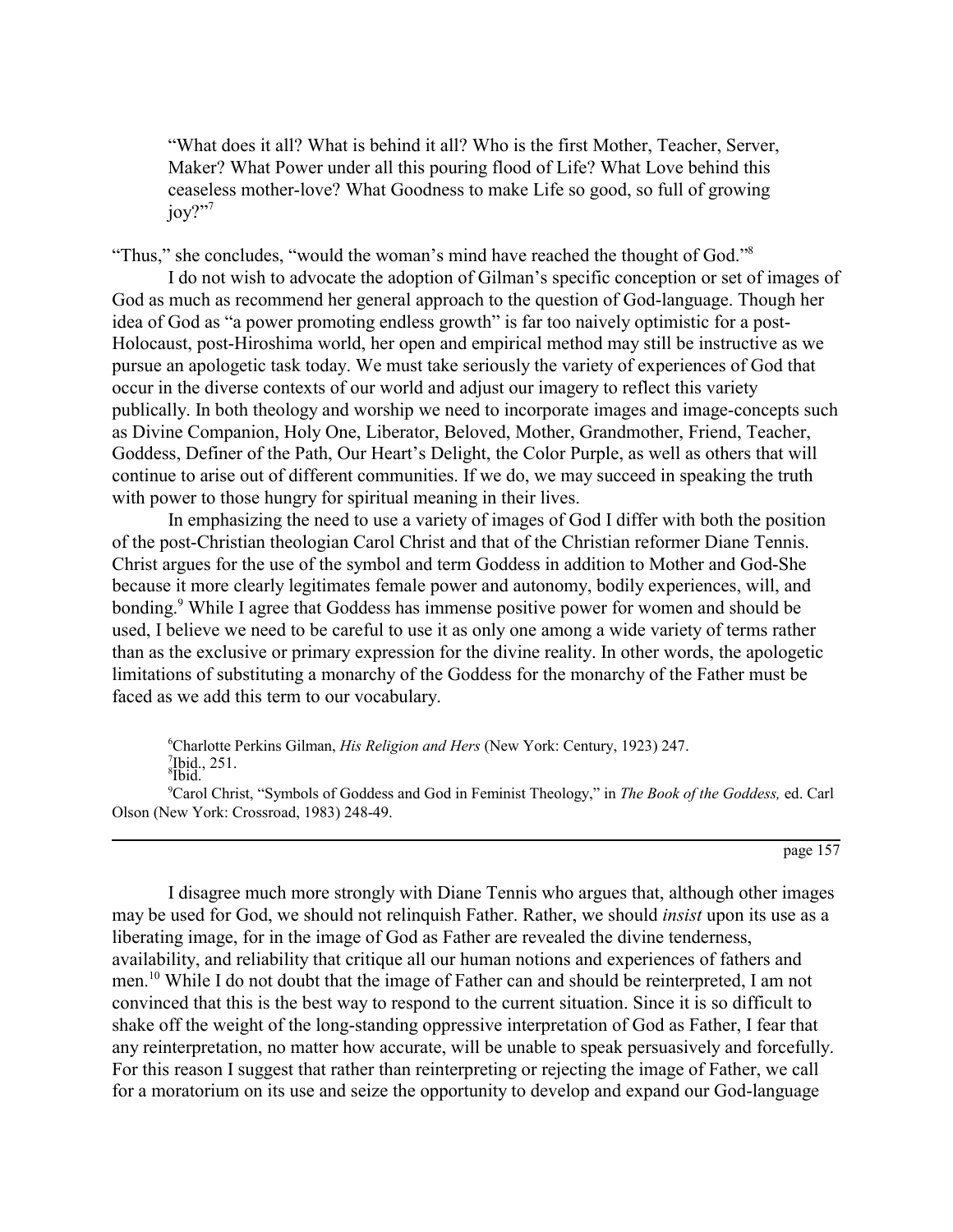skills in new directions. If we do this, we are more likely to complete the apologetic task effectively.

Though apologetic considerations may provide us with a sense of urgency, inspiring us to work together to discover and develop new public images "beyond God the Father," they are not by themselves adequate to justify or direct a move beyond the monarchy of God as Father to a monotheism of God the Great Mysterious. For this we need to consider also what I am calling "kerygmatic" reasons, reasons having to do more with our obligation to bear faithful witness to the complex reality *of God* than with our obligation to speak meaningfully to various human *experiences* of God.

### II. LIFE DWELLING IN THE MANY

I use the phrase 'Life Dwelling in the Many' to point to the truth of our experience of finding God everywhere in the universe. Classically referred to as the immanence of God, this doctrine underlines the omnipresence of God, or the unlimited scope of God's revelation, and the nearness of God to all things. One of the most significant contributions of feminist theology is its stress upon this aspect of the doctrine of God. Post-Christian and Christian feminists agree in their insistence that God is manifested in all things—rocks, trees, water, storms, grief, joy, oneself, other persons, other animals, and political events, as well as in scriptures, sacraments, and other traditionally designated loci of revelation. The natural world and the interpersonal/personal life are two of the most common areas emphasized. The comment of one young woman from a farm in South Dakota, "I saw God in the eyes of a calf," is just one example of the growing awareness among feminists of the presence of God in nature. The fact that Ntozake Shange's sentence—"I found god in myself/and I loved her fiercely"—is so widely quoted indicates the growing recognition of the presence of God in the personal world.<sup>11</sup> Walker's Shug sums up the widespread feminist acknowledgement of the immanence of God this way: "I believe God is everything....Everything that is or ever was or ever will be." $12$ 

10Diane Tennis, *Is God the Only Reliable Father?* (Philadelphia: Westminster, 1985). <sup>11</sup>Ntozake Shange, *for colored girls who have considered suicide/when the rainbow is enuf (New York:* Macmillan, 1975) 51.

12A. Walker, *The Color Purple,* 178.

page 158

What feminist theology has yet to do to complete its emphasis on the immanence of God is to stress the omniactivity of God, the unlimited variety of ways God is related to all events of the universe. Just as there is no place in which God is not present, so there is no event in which God is not active in some way, though the form of the activity may vary as greatly as the way of being present. In some situations God is active in creating, providing, sustaining, and preserving life, enabling us to grow. In some, God is active in governing, ordering life by making demands upon us and setting limits. In others, God is active in judging, bearing down upon us with the consequential force of our sinful acts. In others, God is active in liberating, unexpectedly and swiftly reversing evil conditions. In still others, God is active in redeeming, healing, reconciling, forgiving. And in still others, God is active in renewing, comforting, instilling hope and a sense of possibility, surprising us with joy. There are undoubtedly other ways we experience God as active in the universe. The point is that the activity of God in the world is so varied that we dare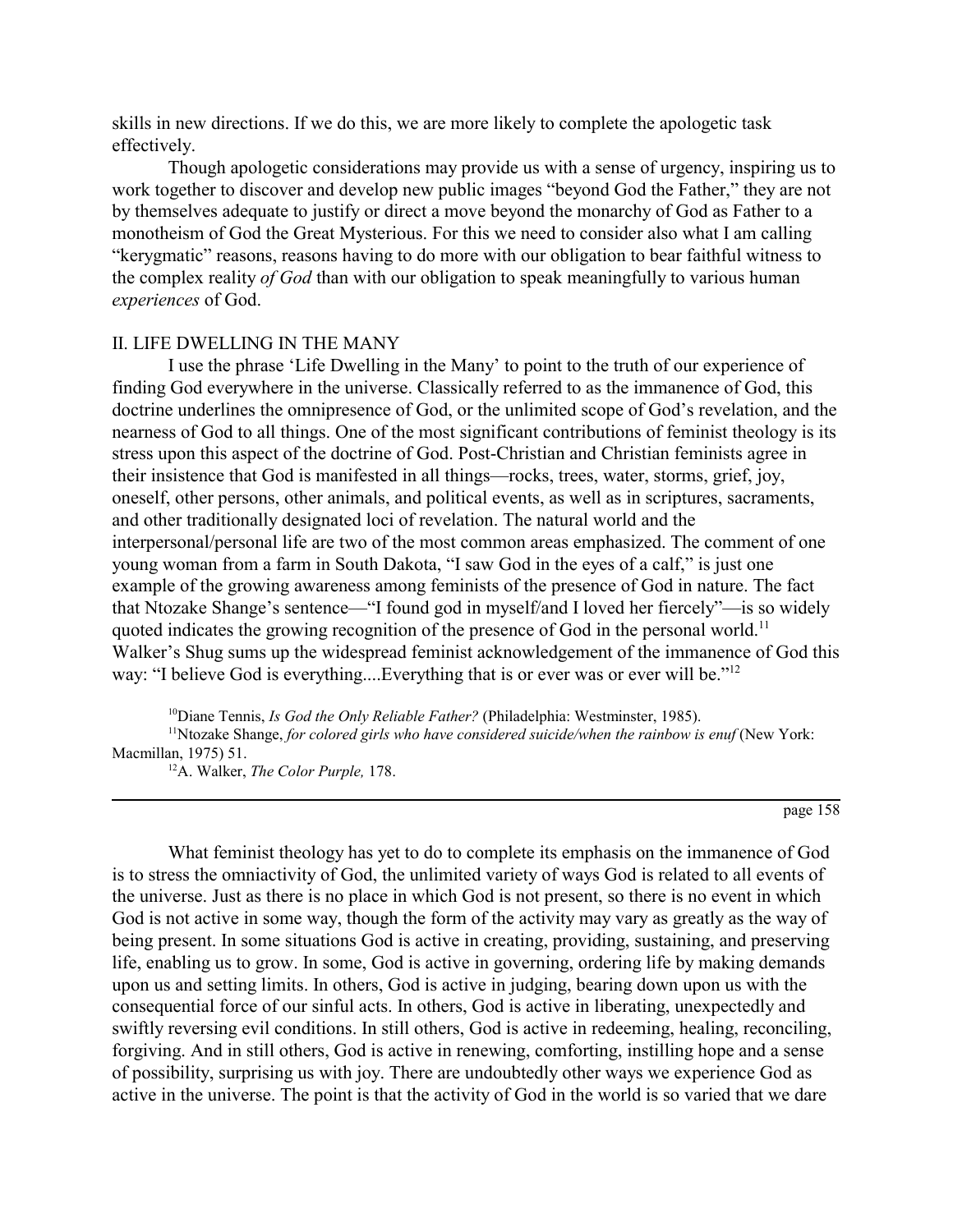not set arbitrary limits on it by defining the functions of God too narrowly. With this in mind, Mary Daly's early suggestion that God be spoken of as the "Verb of verbs" that has "no object to limit its dynamism $^{13}$  still has much to recommend it.

Feminist theology's stress on God's omnipresence and omniactivity points the way to a much needed recovery of the truth of radical immanence that lies at the heart of Judaism's and Christianity's faith in the one God. The radicality of that immanence is suggested by Martin Buber's arresting interpretation of the voice of God that Moses heard from the burning bush, traditionally translated as "I Am Who I Am": "I shall be present" or "I shall be there" (Exod 3:14).14 In this promise God reveals a care for creation that knows no bounds. If God were not able to be present in all places and active in all events, Moses would not have heard a promise to be "there" (everywhere and anywhere), but an arrangement to meet him only at well-defined times and places.

Though there is no hint that the "there" of God's promise is limited in any way except by the faithfulness of the hearers, later generations attempted to narrow the scope of God's presence by limiting sacred space, the place where one could meet God, to a particular place or time—the temple or Jesus, for example. From time to time reform movements arose, both prophetic and mystical, to challenge this unwarranted restriction of God and open up the infinitely vast realm of God's presence and activity once again. These movements were usually critiques of particular idolatries and calls for a return to the purer faith of radical monotheism.<sup>15</sup> Feminist theology's radicalizing of the omnipresence of God is one such reform movement today. Its criticism of the idolatry of God as Father reminds us of the dangers of determining "Lo, God is here and *not* there. Lo, God acts like this and *not* like that," by pointing out the way the established determinate places and ways for meeting God have excluded women and other

<sup>13</sup>Mary Daly, *Beyond God the Father: Toward A Philosophy of Women's Liberation* (Boston: Beacon, 1973) 34.14Martin Buber, *On the Bible: Eighteen Studies* (New York: schocken, 1982) 59-60.

15Samuel Terrien, *The Elusive Presence: The Heart of Biblical Theology* (San Francisco: Harper & Row, 1978) 195-205.

page 159

marginalized peoples. In doing so, it calls us to greater attentiveness to, gratitude for, and trust in God as Life Dwelling in the Many.

The feminist widening of sacred space has several implications for theology and worship. First, it calls for an expansion of the number of images we use for God, in order that we may accurately bear witness to the immense variety of places and ways we experience God as present and active in the world. Conversely, it calls for an end to the dominant or exclusive use of Father, since no one image, no matter what it is—father, mother, light, or friend—is rich enough to evoke the multiple presence and multifarious activity of the God who promises "I shall be there." Speaking of God *only* as Father may be the result of longstanding habit, the desire to reserve the sacred for an elite, or simply the lack of a powerfully disclosive alternative. Whatever the motivation, its narrowing of sacred space indicates an inattentiveness or indifference to the complex reality of the omnipresent and omniactive God and thus a departure from a radical monotheism that affirms God as the Life Dwelling in the Many.

Second, the stress on the immanence of God calls for great care in the expansion of the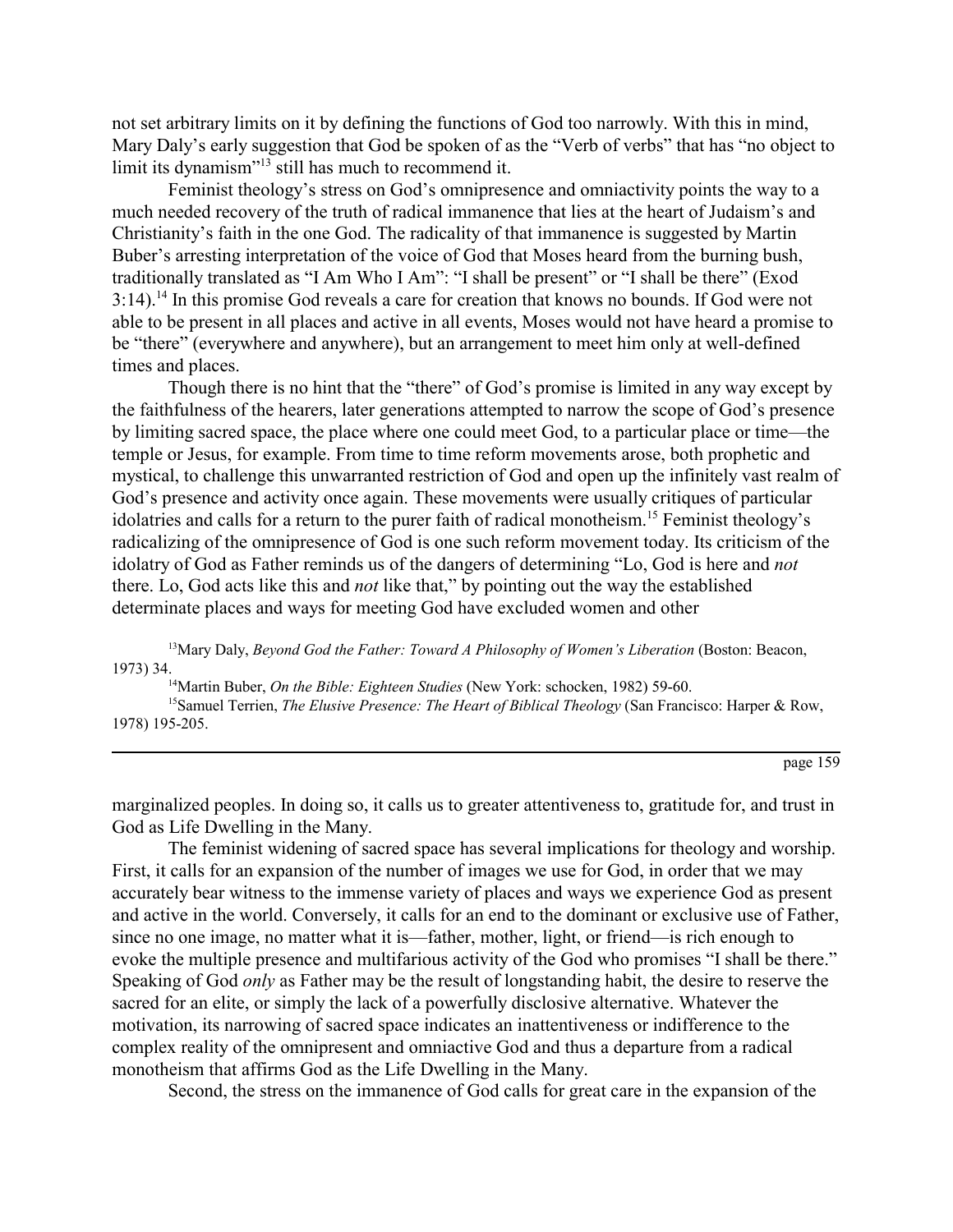number of our images to include a wide range or variety of images. Though it may be helpful and appropriate to address God as Mother or Friend as well as or instead of Father, for instance, it is not sufficient. Images drawn from human life are clearly some of the most accessible ones to us, and they are necessary to a full disclosure of the complex reality of God. Though rich, they are not adequate and therefore they must be complemented by images taken from other areas of our experience, such as the natural and inanimate worlds.

If we use personal images for God exclusively or primarily, we will be tempted to slide into an uncritical anthropomorphism (conceiving of God in the image of human beings). We will be more easily led to assume that God is a person, a singular personality just like each of ourselves, with the same traits and capacities. If we speak of God as Wind, Rain, River, or Mountain as well as Grandmother or Friend, we may be reminded that, though personal, God is not a person or even a being. Rather, God is the One Who Causes to Be,<sup>16</sup> the source and sustainer of all life.

Because of our stubborn tendency to think of God as a person and to emphasize the personal to the neglect of the natural and inanimate dimensions of life, I would like to offer several suggestions for the expansion of the range of our images. First, I suggest we follow the lead of mystics, Native Americans, and Goddess thealogians and increase the number of Godimages we draw from nature. Tree of Life, Fire, Hurricane, Wellspring, and Rock are a few that may

16Samuel Terrien, *Till the Heart Sings: A Biblical Theology of Manhood and Womanhood* (Philadelphia: Fortress, 1985) 223; original reads "He Who Causes To Be." In arguing against an *uncritical* anthropomorphism and for the expansion of our use of nonpersonal images I am not implying that all personal language for God should be rejected. I agree with Rita Gross that the theism of Judaism (and Christianity) "requires anthropomorphism" and that this imagery should be female and male; see her essay, "Female God Language in a Jewish Context," *Womanspirit Rising: A Feminist Reader in Religion,* ed. Carol P. Christ and Judith Plaskow (San Francisco: Harper & Row, 1979) 168. This imagery, however, can never be sufficient to point to the "more than personal" God.

page 160

serve as evocative images for the complex reality of God.<sup>17</sup> Second, I suggest we consider adopting the habit of certain tribes in Africa and refer to God as 'It' in order to honor God as a reality larger than and distinct from the rest of the world, which can be designated as female or male.18 If God is indeed not a person, neither male nor female, but the power by which and in which all exists, there is no reason for us not to add the impersonal pronoun to 'He' and 'She' as an appropriate way to refer to God. Though the oddity of this expression may appear to be an obstacle, it may in fact function as an aid. Like the term 'Goddess,' 'It' is so strange that it may jar loose our conventional assumptions about God, leaving room for us to respond to the Life Dwelling in the Many in new ways.<sup>19</sup>

### III. THE ONE WHO DWELLS IN GLORY

I use the phrase 'the One Who Dwells in Glory' to point to the truth of our experience of never being able to grasp God. Classically referred to as the transcendence of God, this doctrine emphasizes the immense distinction between God and the rest of the world. Transcendence has had quite a different fate in feminist theology than immanence. Most feminists are suspicious of any teaching of God as 'Wholly Other,' since this has been used to keep women in their place.<sup>20</sup> When God as 'Wholly Other' is combined with an assumption of God's maleness, there is no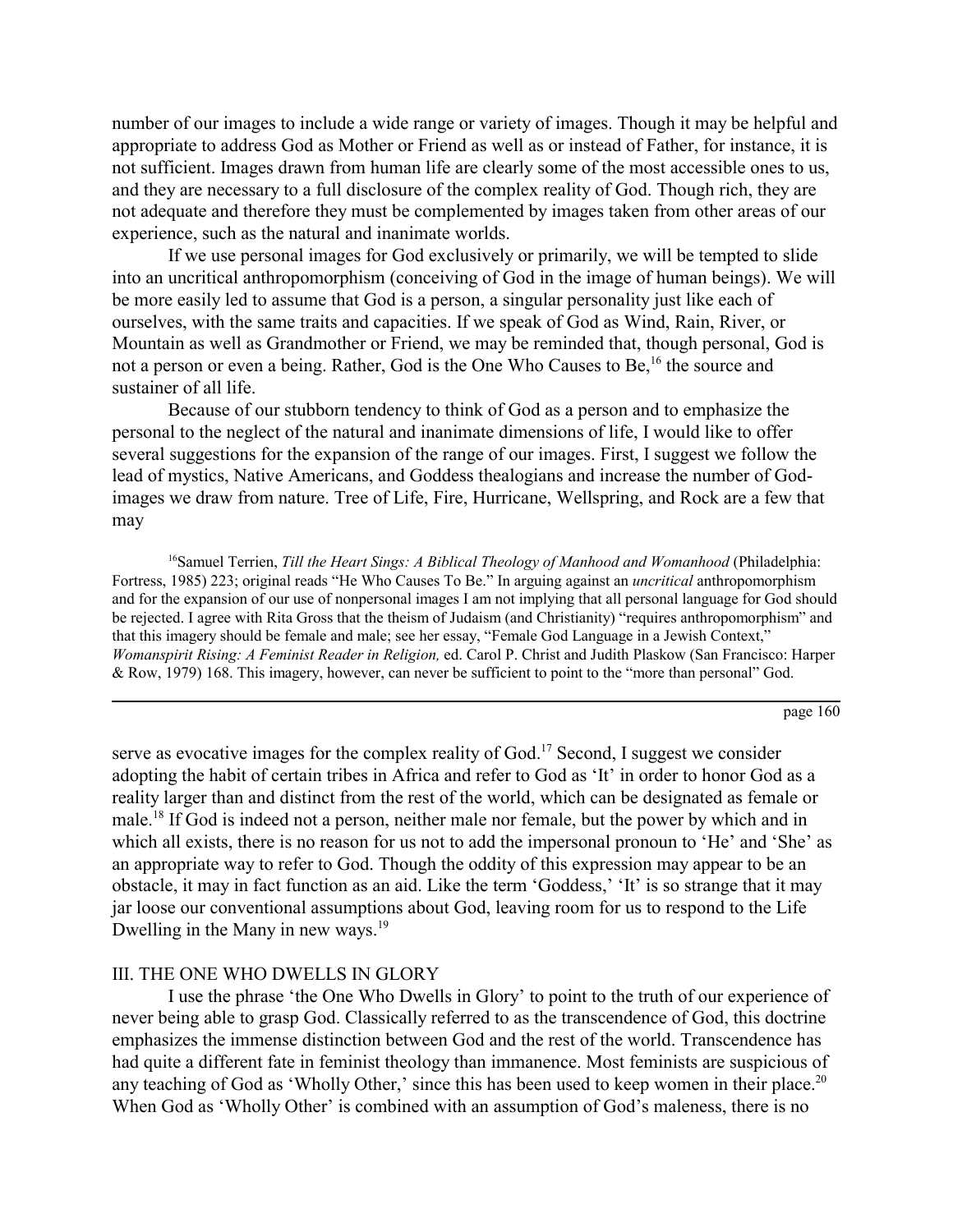doubt that it functions to oppress women, and it is rightfully dismissed. I do not believe, however, that the furtherance of the equality and dignity of women requires an absolute rejection of the otherness of God. Rather, it requires a radicalizing of God's otherness.

By radicalizing the otherness of God I do not mean an intensification of the transcendence associated with hierarchical theologies, in which God is essentially either separate from the world, choosing to descend upon it at well-defined points, or antagonistic to it, requiring all who would be like God to be anticreation. Instead I have in mind a renewed emphasis on the transcending God that

<sup>17</sup>Three additional benefits of using images drawn from nature may be noted: (1) countering oppression and domination, as stressed in Dorothee Soelle's remark that "symbols taken from nature are...much clearer because they are innocent of any authoritarian implication" ("Paternalistic Religion," p. 73; see also her "Mysticism, Liberation, and the Names for God," *Christianity and Crisis* 41 [June 22, 1981] 179-85); (2) recalling our attention to nature as a force to be reckoned with rather than matter to be dominated; and (3) helping to break the stalemate in the debate over the use of all male, all female, or male and female images for God.

<sup>18</sup>As used here, 'It' is equivalent not to the 'It' but to the 'Thou' of Martin Buber in *I and Thou* (New York: C. Scribner's Sons, 1970).

 $19$ For a discussion of the positive, shattering, and disclosive power of the term 'Goddess' for Christian feminists, see Nelle Morton, "The Goddess As Metaphoric Image," The Journey Is Home (Boston: Beacon, 1985) 147-75.

<sup>20</sup>See Beverly Wildung Harrison, "Keeping Faith in a Sexist Church," *Making the Connections: Essays in Feminist Social Ethics,* ed. Carol S. Robb (Boston: Beacon, 1985) 227-29. In contrast to the general feminist tendency to neglect or reject the transcendence of God, Rosemary Radford Ruether has called attention to the need to retain it *in some form* ("Goddesses and Witches: Liberation and Countercultural Feminism," *Christian Century* 97 [Sept. 10, 1980] 846) and Nelle Morton has suggested a feminist reinterpretation of transcendence ("A Word We Cannot Yet Speak," *The Journey Is Home,* 86-101).

page 161

rises up out of our awareness of ourselves as frail and finite, dependent creatures pushing up against the limits of a reality that is powerful, incomprehensible, and uncontrollable; out of our recognition that the reality we call God is unfathomable, impenetrable, unreachable, existing beyond all our imagings, desires, needs, hopes, feelings, thoughts, actions, and expectations; out of our acknowledgement that the Life Dwelling in the Many that is ever near to us and heedful of us is also the One Who Dwells in Glory that is inaccessible to us.

This experience also lies at the heart of Judaism and Christianity. The Scriptures abound in language that attempts to convey this sense of God as mystery: the Holy One, the One Who Dwells in Deep Darkness, the One of Inapproachable Light, the Inaccessible One, the Glorious One, the One Whose Ways Are Unsearchable. It is perhaps best conveyed by the answer Moses hears in the bush when he asks what he should call God: "the One, the Unnameable."<sup>21</sup> To those who lived in a culture in which naming something meant having power over it, this could only be heard as a warning. The Voice says, "I am the One Who Will Not Be Manipulated, the Uncontrollable One."

The only proper responses to the God who declares itself the Unnameable are silent awe and spontaneous praise that bursts the bounds of speech. It is this silent awe that the Jewish prohibition against uttering God's name and the custom of using the tetragrammaton seek to cultivate. It is this awe that Job displays when he says to the Voice in the Whirlwind, "I retract all I have said; in dust and ashes I repent" (Job 42:6). It is this spontaneous praise that makes the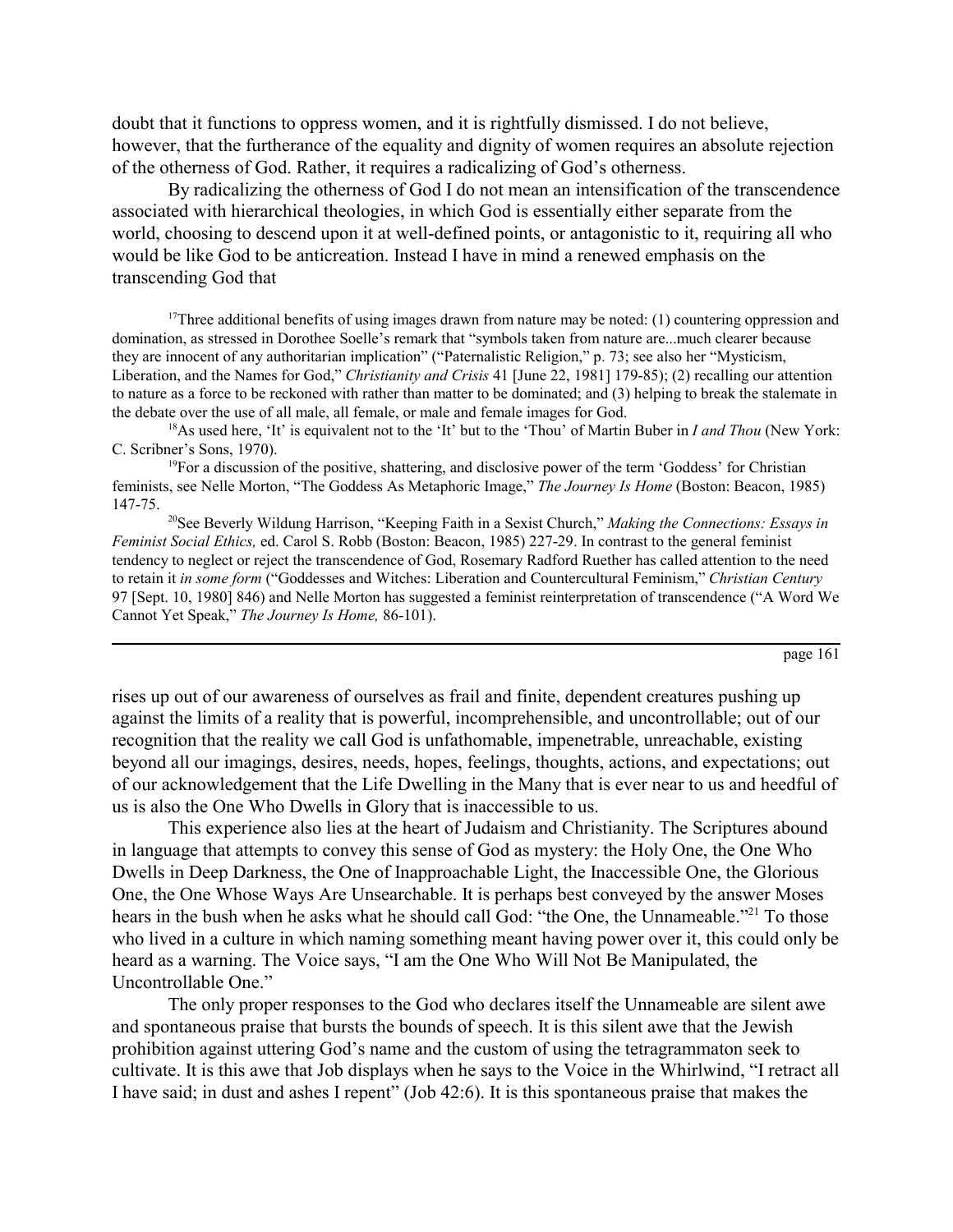angels sing "glory to God in the highest" (Luke 2:14) and black gospel singers shout

Tambourines! Tambourines! Tambourines! To the glory of God! Tambourines! To glory!

A gospel shout and a gospel song: Life is short *But God is long!*

Tambourines! Tambourines! Tambourines! To glory! $^{22}$ 

We need to recover this radical awareness of the glory of the Unnameable One and reject all names for God, that is, any titles that presume upon the existence of God by seeking to reduce God to the limits of one's own needs or ability to control. Harold Oliver describes this need by saying that "[t]he problem is not—as the feminists often say—one of the inadequacy of *certain* nouns/

21M. Buber, *On the Bible,* 54-58. 22Langston Hughes, *Selected Poems* (New York: Alfred A. Knopf, 1966) 29; emphasis in original.

page 162

names, but ot the inadequacy of *any* naming of the deity.<sup>223</sup> His suggestion that this may lead to a greater appreciation of the apophatic tradition (e.g., Eastern Orthodoxy) and the Hindu teaching that "[a]ll things named and nameable—even the gods—are creatures,"<sup>24</sup> is a welcome one. In recovering this emphasis in our tradition and acknowledging it in other traditions, we may deepen our awareness of this truth. For example, the radical understanding of the glory of God in certain Native American tribes, represented by the following quotation from the artist Carl Gorman, can be a helpful reminder to us not to domesticate God.

It has been said by some researchers into Navajo religion, that we have no Supreme God, because He is not named. That is not so. The Supreme Being is not named because He is unknowable. He is simply the Unknown Power.<sup>25</sup>

As is evident from my argument above for the centrality of the incomprehensible glory of God, I disagree with Oliver that the Hindu teaching of God's unnameability "constitutes a fundamental difference from both Judaism and Christianity.<sup>726</sup> I do agree, however, that it "may prove to be a hard but necessary truth for the West to accept."<sup>27</sup> Given our proclivity toward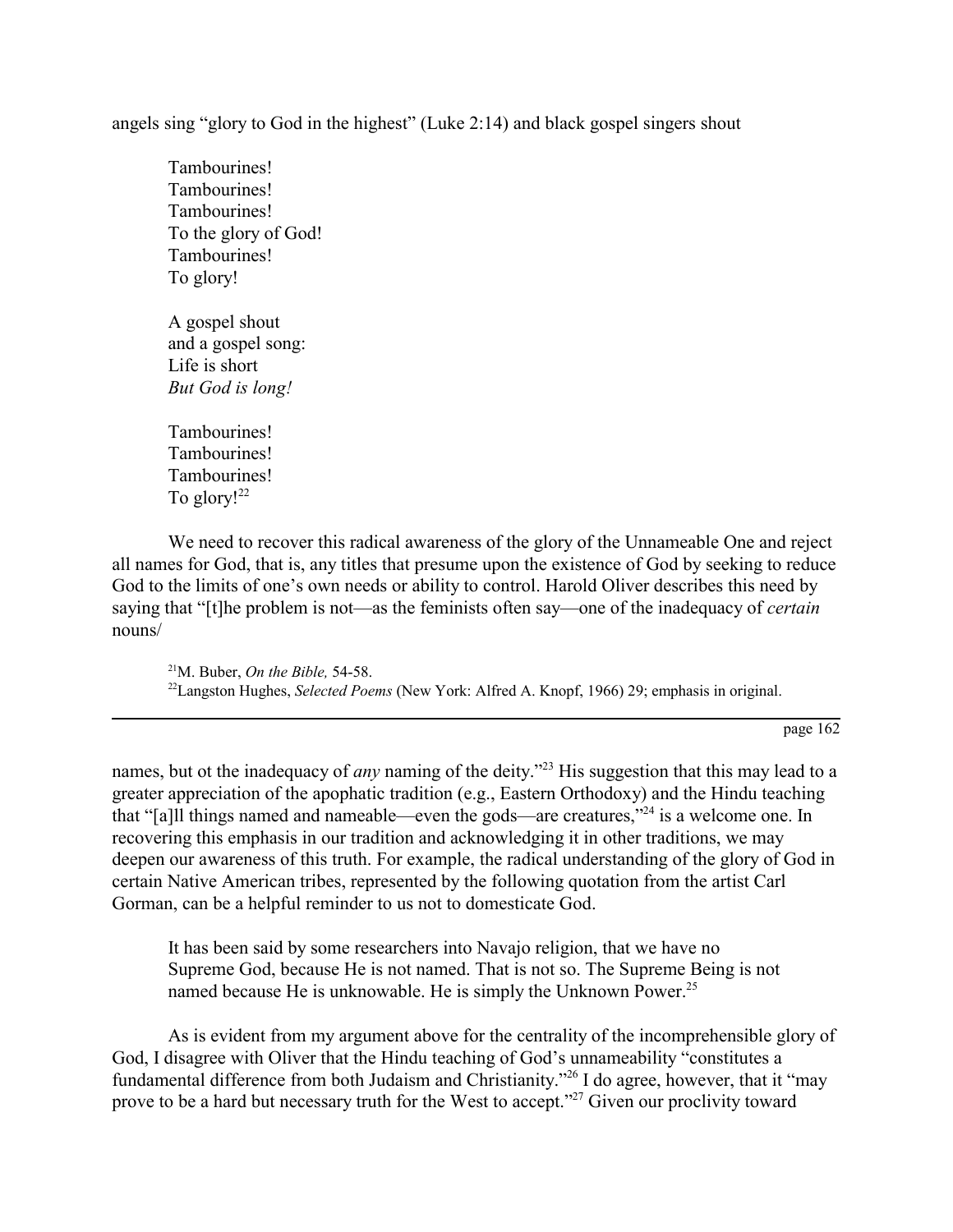reining God in to achieve better control of our world or greater ease of access to the sacred, it is not likely that we will hear any shouts of "Tambourines to Glory!" easily. It is for this reason that feminist theology, as a reform movement exposing an idolatrous theology, must continue to insist on the unnameability of The One Who Dwells in Glory.28

Those who claim Father as *the* title or *the* divinely revealed name of God, according it a special status beyond that of all "humanly constructed" images, would do well to remember the warning of the fiery bush that God is the Unnameable One, the Uncontrollable One. Unless one keeps this in mind, the use of Father as the name for God is blasphemy. Feminists also, as we learn the creative power of naming *ourselves,* and the freedom to control our own lives, would do well to remember that this emerging power is not directly applicable to our relationship to God, the Uncontrollable One. As we expose the oppressing power of naming God as Father and experience the liberating power of using new images for God, we must not lose sight of the Unnameable One, who demands to be met not with this or that proper name or title, but with silent awe and spontaneous praise.

It is for this reason that I am opposed to any name or title for God, including Mother, and instead favor the use of a variety of images for God. Images have the power not to control but only to point to or evoke an awareness of God,

<sup>23</sup> Harold H. Oliver, "Beyond the Feminist Critique: A Shaking of the Foundations," *Christian Century* 102 (May 1, 1985) 446; emphasis in original.

 $24$ Ibid.

25As quoted in Joseph Epes Brown, *The Spiritual Legacy of the American Indian* (New York: Crossroad, 1982) 70.<br><sup>26</sup>H. Oliver, "Beyond the Feminist Critique," 446.

 $27$ Ibid.

28See, for example, Naomi Goldenberg, *The End of God: Important Directions for a Feminist Critique of Religion in the Works of Sigmund Freud and Carl Jung* (Ottawa: University of Ottawa, 1982) 63.

page 163

and as such are a more appropriately humble form of speech for the One Who Dwells in Glory. If God is not a thing to be described but a limit we experience, every image will distract us away from as well as point us toward that reality. This dual character of images is reflected in Shug's conversation with Celie also. Having told Celie that "God ain't a he or a she, but a it," she answers Celie's next question, "But what do it look like?", this way: "Don't look like nothing....It ain't a picture show. It ain't something you can look at apart from anything else....God is every thing.<sup> $229$ </sup> The recognition that God is both everything and no-thing underscores the point that all images both reveal and conceal.

This recognition of the limits of images alone, however, is no guarantee that we will use them faithfully. There seems to be an inevitable slide from the use of images to enable us to talk about God at all to the worship of those same necessary images as idols. The consistent reappearance of prohibitions against images of God in our records indicates how prevalent this slip is. Exodus 20:4 prohibits all graven (carved or wrought) images. Isaiah  $40:25$  ( $\degree$ To whom would you liken me? And who would be my equal, says the Holy One of Glory?" and Isaiah 40:25 (ìWhat image would you contrive of God?î), expand the prohibition to include *all* images. Acts 17:29 (God is not "like gold, or silver, or stone, a representation by the art and imagination of human beingsî) reaffirms the expanded prohibition. Throughout the subsequent history of our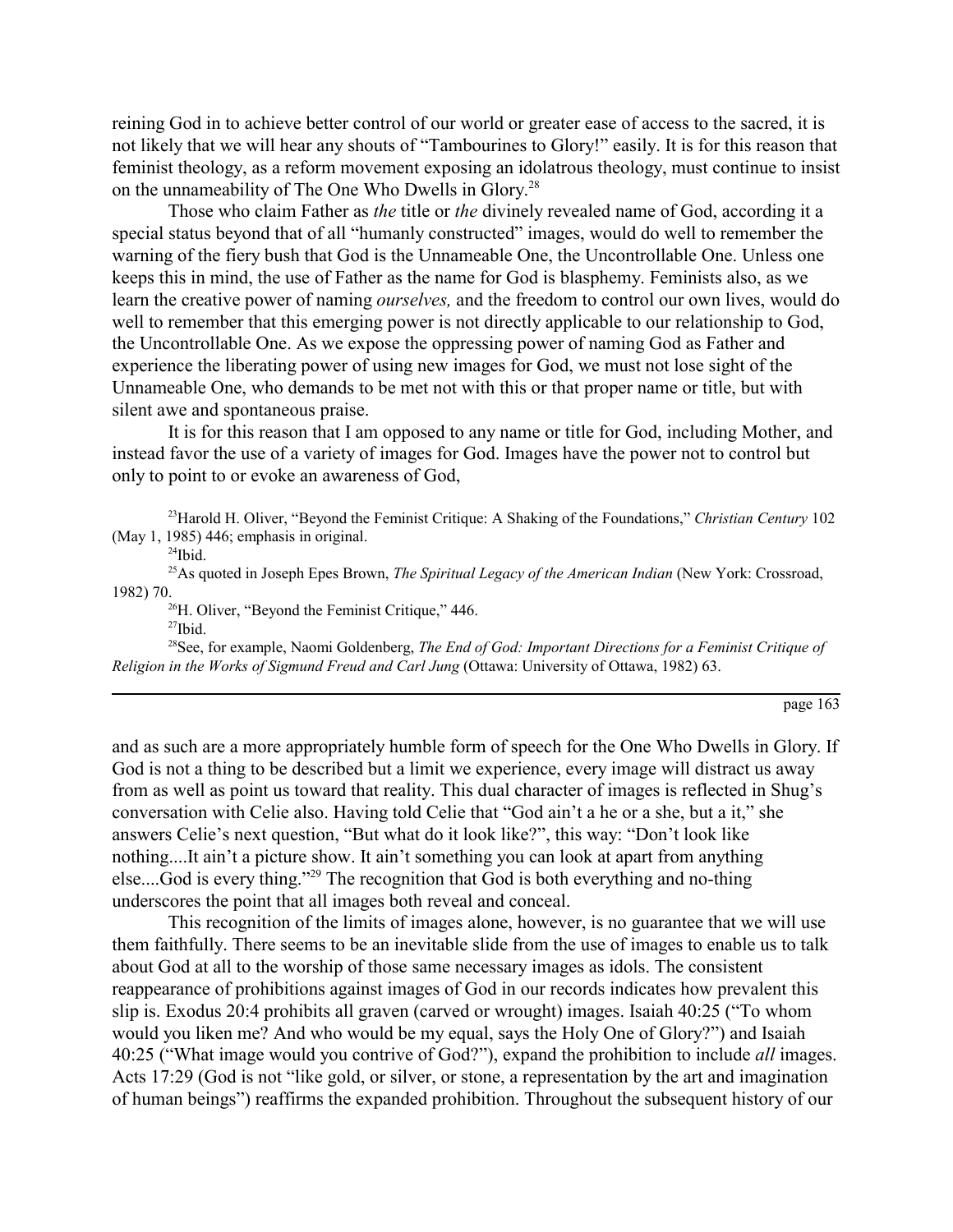tradition we continue to find reaffirmations of the prohibition (such as in the recurrent definition of sin as idolatry) whenever the community has lost sight of the glory of God in the blinding light of its own image.

It is time once more for such a reaffirmation. Though the incomprehensible glory of God is a familiar enough refrain in our theology, found as commonly in daily discussions ("God is more than we can think or say or feel or show") as in theologians' prefaces to the doctrine of God ("The infinite God transcends our finite minds"), its near universal acceptance has not led to faithful responses of piety and worship. Today the glory of God is a doctrine more of our tongues than our hearts and lives, as Calvin might say. Though we proclaim the mystery of a transcending God, in practice we operate with a domesticated god, a god just our size (male), color (white), and style (guarantor of the status quo). While we say God is "beyond sex" and "more than a father," we act as if 'he' is only male or only a father. Rather than struggle with the Glorious One of monotheism, who remains a dark mystery, we comfort ourselves with the familiar monarchy of God as Father, allowing this image to determine the limits of our consciousness of God. In our concern to preserve the tradition of calling God 'Father' we have undermined the sense of the awe of God as the Transcending One. Lulled into a complacent and familiar use of 'Father,' we have presumed upon the existence of the One Who Will Not Be Limited, who refuses to be contained in our puny caricatures.

The implications of radicalizing our awareness of the incomprehensible glory of God are far-reaching. If we stress that God alone is Absolute, worthy of our devotion, we must recover the truth that *no* image, no matter how true, can

29A. Walker, *The Color Purple,* 178. For an excellent exposition of the dual character of all images and the idolatry of Father, see Sallie McFague's *Metaphorical Theology*.

page 164

stand in place of that Absolute. This is as true of Jesus' use of Father as it is for any other scripturally sanctioned image. Even if it can be conclusively shown that Jesus set Father above all other images, this would not be sufficient warrant for us to use it exclusively or primarily today. If God is truly the I Will Be Who I Will Be, then none of our attempts to freeze the perplexing, disturbing, and ever-moving living God in one special image will succeed.

The history of the bronze serpent provides a good analogy here. Numbers 21:6-9 records that God commanded Moses to raise up a bronze serpent so that the people could look on it and be saved. 2 Kings 18:4 records that Hezekiah smashed the bronze serpent of Moses, which had *become* an idol and so demonstrated his radical trust in the One God. Is it not the Iconoclastic Deity that we see witnessed to in these two accounts? As Holbrook says of all the images of God in the Scriptures, "God appears as the Iconoclastic One who breaks through them all. He destroys the idolatrous devotion with which we invest them.<sup>330</sup> For this reason we err when we try to freeze the ever-moving, living God in any image, even if that image is commanded by God.

The image of Father is our brazen serpent. Though in Jesus's day the image was liberating and redemptive, today it is an enslaving and oppressive idol that must be smashed. In our hardening of this image we show our disrespect for and discontent with the perplexing and often disturbing reality of the Living One, who does not cease to move freely in spite of the traps we set for it.

If we can learn this about our beloved image of Father, we may be able to remember that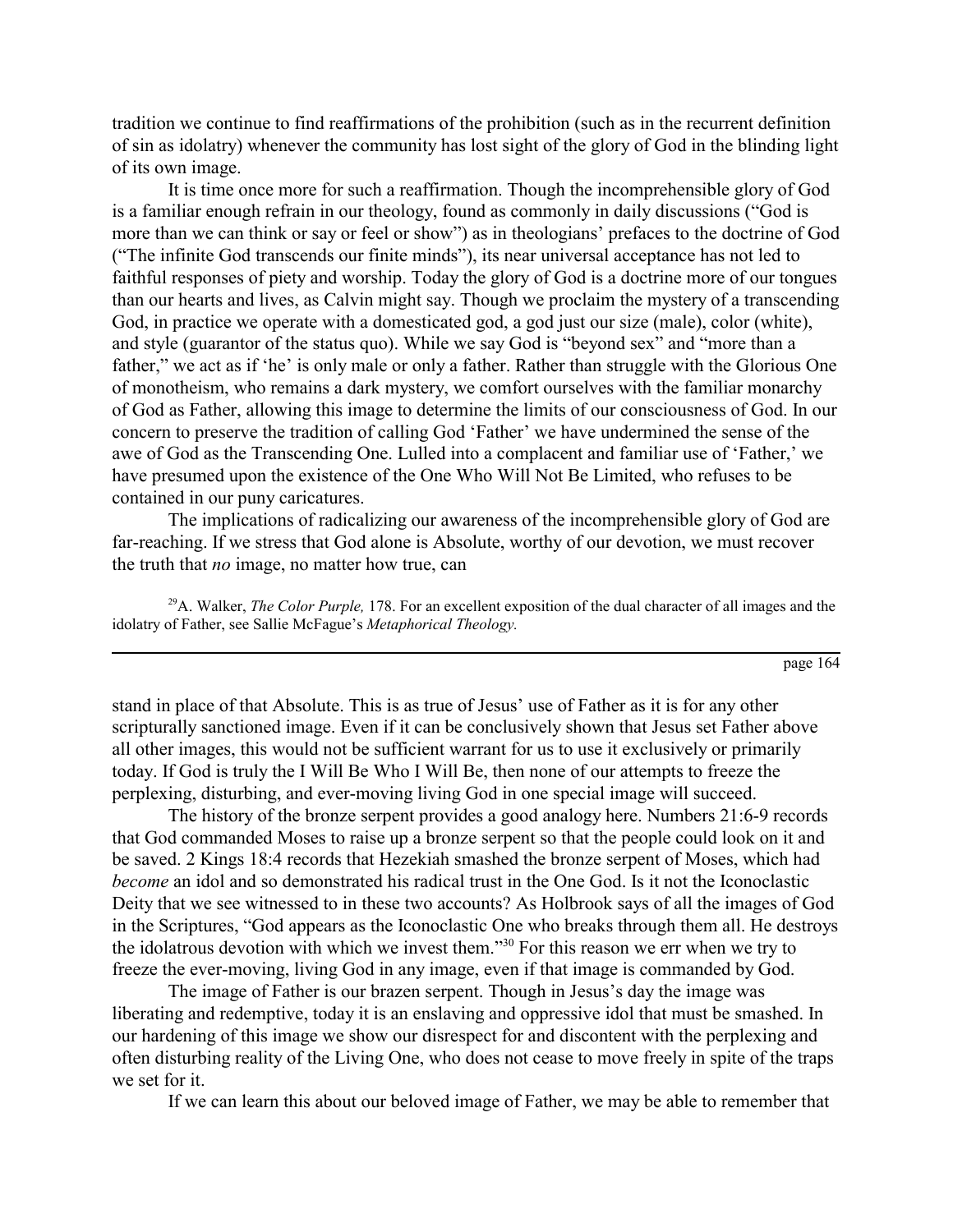it is true of all images. The God who says "I will be who I will be, not who I was and who you want me to remain" is the Iconoclastic One. Radicalizing our awareness of God as the One Who Dwells in Glory implies, then, a deep suspicion of *all* images for God as well as a rejection of a name for God. We need to be constantly vigilant in our worship of God, for the slip from piety to blasphemy will be an ever present danger no matter what image or set of images we adopt.

One way to keep us alert to this danger is to expand our range of images, for continual use of a wider variety of images may help us remember that the complex reality of God cannot be contained totally in anyone image. Holbrook's *Iconoclastic Deity* stresses that it is precisely in the clash of the many and often conflicting scriptural images rather than in one or two chosen images that God is best apprehended. As each limits the others and is limited by the others our thoughts may be directed with greater constancy toward the One Who Dwells in Glory.

## IV. TOWARD A RADICAL MONOTHEISM OF GOD THE GREAT MYSTERIOUS

Feminist theology can aid us in the recovery of a radical monotheism by its radicalizing of our sense of awe when up against the One Who Dwells in Glory and our sense of gratitude when met by Life Dwelling in the Many. Both senses are equally fundamental to our experience and equally essential to a

30C. Holbrook, *The Iconoclastic Deity,* 224.

page 165

reconstructed theology. If we stress only the variety of God's presence and God's nearness to the world, we will be tempted to lose ourselves in an infinity of possibilities. If we stress only the unity of God's incomprehensible glory and God's unavailability to us, we will be tempted to lose ourselves in an immobilizing infinite. We must find a way to talk about the One who is never equal to but ever revealed in the Many in the world. A truly radical monotheism depends on it.

This is one of the most difficult tasks we face as theologians, and our histories are full of our attempts. One that failed is the theology of the monarchy of God as Father. In using this image as the ruling image for God, this theology has pressed the variety of God's presence as Life Dwelling in the Many and God's unnameable unity as the One Who Dwells in Glory into the service of establishing an exclusive uniformity in communities of faith. In doing so it has moved closer to henotheism or a Unitarianism of the Father than to radical

page 166

monotheism. Feminist theology will be in danger of being remembered as a failure also, if it does not find a way beyond its current emphasis on the immanence of God to a theology that incorporates this necessary emphasis in a broader view of God as both immanent and transcending.

If we wish to avoid the exclusive image of Father and a lopsided stress on the immanence of God that excludes all transcendence, what remains? What term or image-concept might we use to bear more faithful witness to the unity of the complex reality of God? Observing the pitfalls of taking only the *via positiva* or the *via negativa* in our search for God, Martin Buber suggests we use the simple and direct phrase "the living God."